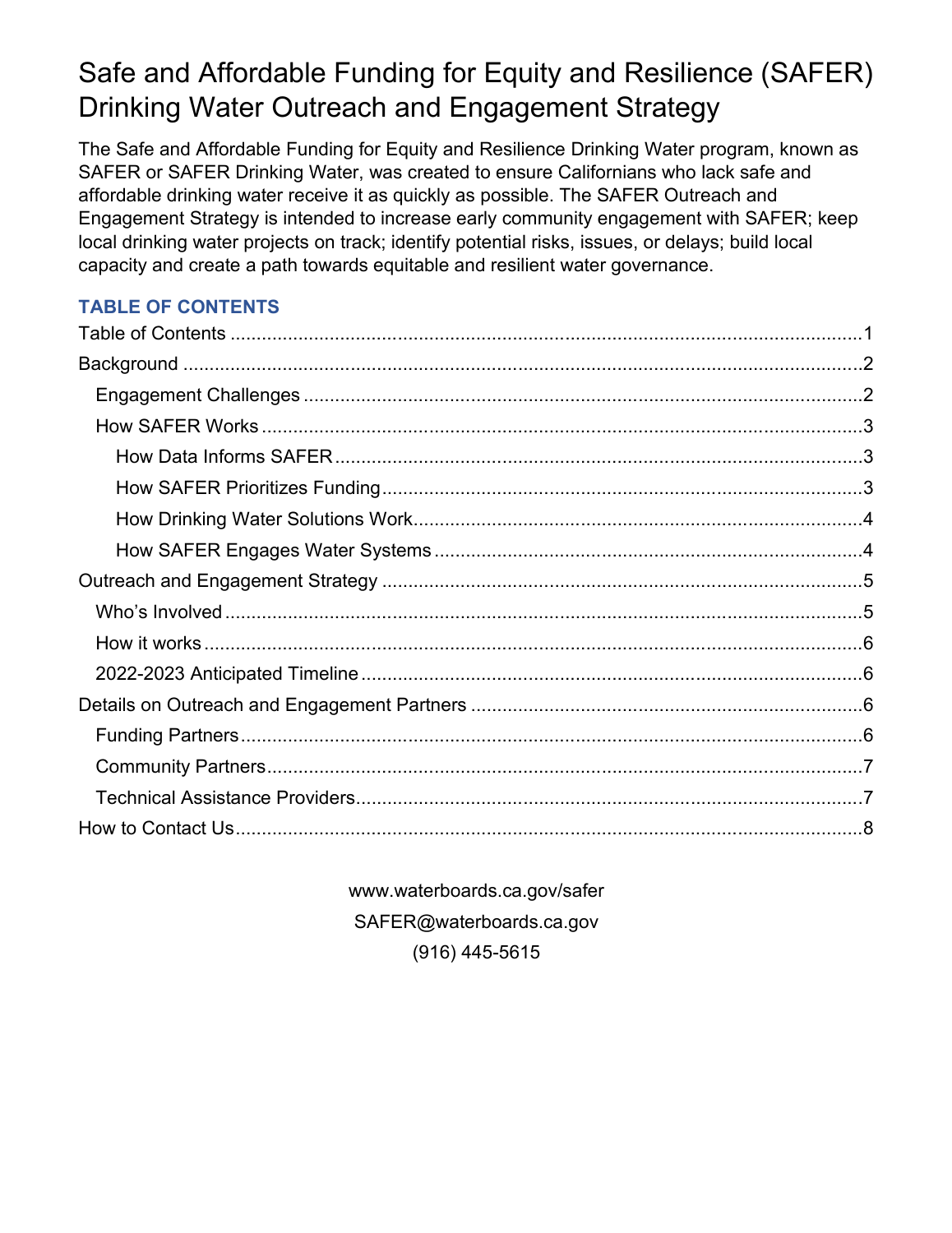#### <span id="page-1-0"></span>**BACKGROUND**

The State Water Resources Control Board (State Water Board) and the nine Regional Water Quality Control Boards, collectively known as the Water Boards, are dedicated to a single vision: abundant clean water for human use and environmental protection to sustain California's future. The Water Boards monitor and protect water quality, allocate the right to use California's water, regulate pollutants and enforce compliance to protect California's water resources. The Water Boards also regulate drinking water and advance the Human Right to Water, <sup>i</sup> which establishes that every Californian has the right to clean, safe, affordable, and accessible water.

Currently, more than one million Californians do not have access to safe drinking water. The Safe and Affordable Funding for Equity and Resilience Drinking Water program, known as SAFER or SAFER Drinking Water, was established in 2019 after the passage of Senate Bill 200. ii SAFER is a set of tools, funding sources, regulatory authorities, and engagement strategies designed to ensure Californians who lack safe and affordable drinking water receive it as quickly as possible. The purpose of SAFER is to bring environmental justice to California by addressing the disproportionate environmental burdens experienced by some communities and advancing justice for people of all incomes, races, and cultures.

#### <span id="page-1-1"></span>**Engagement Challenges**

Community involvement is an important part of SAFER, but the following barriers have created challenges to meaningful engagement that advances safe and affordable drinking water:

- · **Historical Barriers:** Many communities have endured negative experiences with government agencies (such as inequitable practices, racism, systemic exclusion from decision-making processes, and lack of action) that have led to distrust, fatigue and apathy for new solutions.
- · **Cultural and Language Barriers:** Many communities with unsafe drinking water are linguistically isolated and/or communities of color. Often, traditional approaches to water education do not present information in a culturally relevant manner, in the languages spoken by the community or using the community's preferred methods of communication.
- · **Technical Barriers:** Many rural communities do not have access to internet, smartphones or computers. This can limit a community's ability to get information or attend virtual meetings.
- · **Socioeconomic Barriers:** The effects of COVID-19 have disproportionately impacted lowincome communities and communities of color and worsened preexisting socioeconomic barriers such inability to pay water bills.
- · **Community Access:** Lack of existing community-based organizations in certain areas has made it difficult for the Water Boards to work with local groups to support SAFER outreach. Many communities also lack physical venues that are equipped for public meetings.
- **Poor Communication:** Drinking water solutions can take many years to complete, and project managers do not regularly communicate with communities throughout the process. This can lead to lack of confidence in solutions and frustration with the speed of progress.
- · **Funding for Outreach:** Small, grassroots community groups may not apply for existing funding because processes can take several months, and the funding recipient must cover costs and rely on reimbursements.

For SAFER to be successful, the Water Boards need to partner with local experts who have a deep understanding of community needs. Collaborative partnerships are essential for building trust and achieving sustainable drinking water solutions.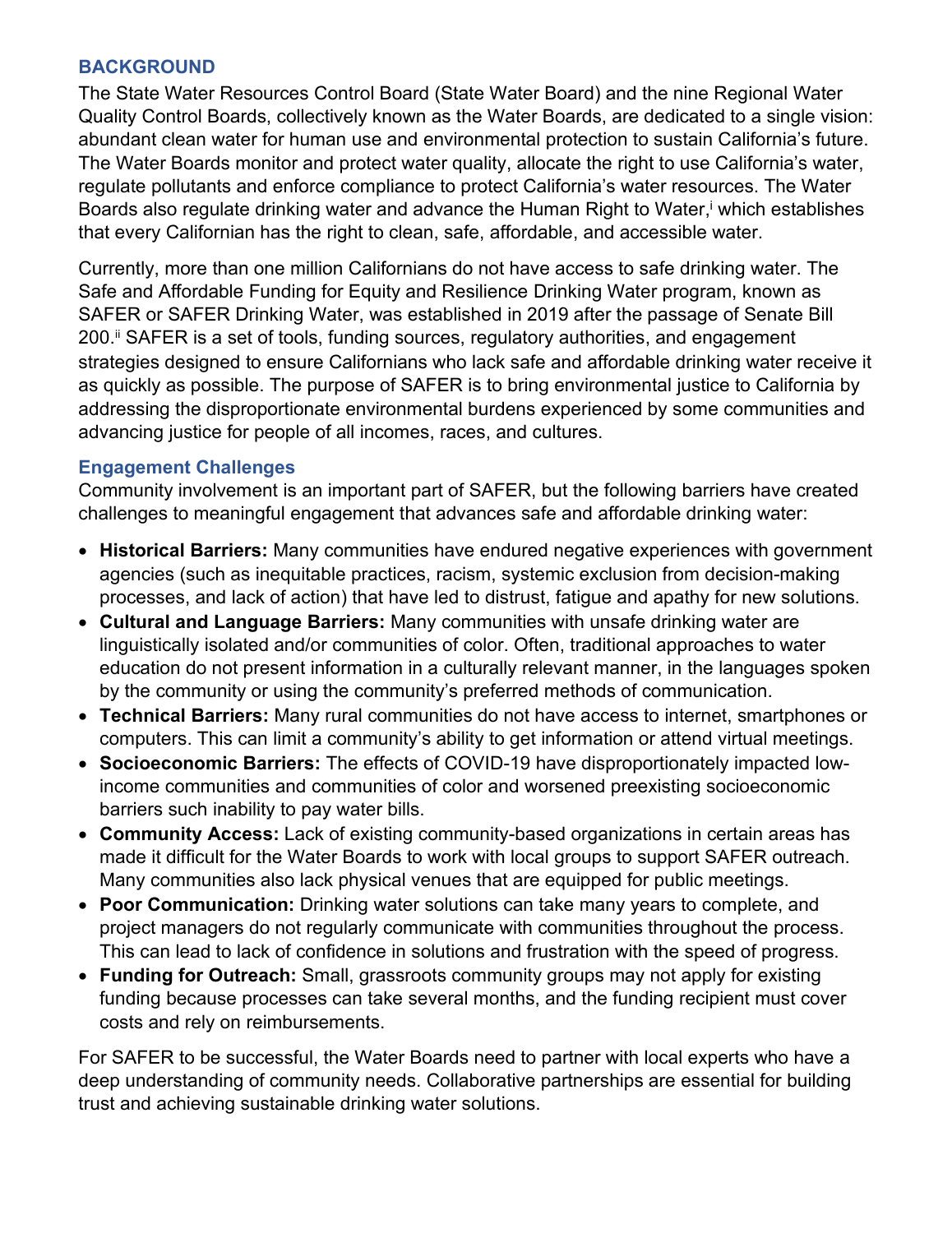#### <span id="page-2-0"></span>**How SAFER Works**

To understand the SAFER Outreach and Engagement Strategy, it's helpful to first understand how SAFER works to achieve safe water for all. Within the State Water Board, the Division of Drinking Water, Division of Financial Assistance, and Office of Public Participation work together to implement SAFER as follows:

- · **The Division of Drinking Water** is responsible for enforcing federal and state drinking water statutes and regulating over 7,400 public water systems. The Division of Drinking Water works directly with water systems to review their water quality monitoring data, directs struggling systems to technical and financial assistance and issues enforcement orders to systems that consistently fail to meet safe drinking water standards. The Division of Drinking Water develops an annual drinking water Needs Assessment that informs SAFER activities.
- · **The Division of Financial Assistance** awards state and federal grants and loans for drinking water projects, including funding from the Safe and Affordable Drinking Water Fund. SAFER can fund both short-term and long-term solutions. Short-term solutions include pointof-use or point-of-entry treatment systems, drilling wells, and providing bottled or hauled water directly to communities. Long-term solutions include system upgrades, consolidations that link smaller systems to larger ones and training local technical and managerial staff.
- · **The Office of Public Participation** oversees community engagement and supports public participation in Water Boards decisions. The Office of Public Participation facilitates local drinking water meetings, develops outreach materials, translates materials into languages spoken by communities and coordinates interpreters at public meetings. The Office of Public Participation also engages with tribal water systems who could benefit from SAFER funding.

SAFER uses many tools to prioritize technical, financial, and engagement assistance in the most equitable way possible. Unlike other funding programs where funding recipients must reach out to apply, SAFER uses its tools to proactively reach out to water systems in need.

#### <span id="page-2-1"></span>**How Data Informs SAFER**

Each year, SAFER conducts a drinking water Needs Assessment that identifies California water systems and domestic wells that are failing or at risk of failing to provide safe drinking water. The Needs Assessment informs the implementation of the SAFER Program and how communities are prioritized for engagement and funding.

## <span id="page-2-2"></span>**How SAFER Prioritizes Funding**

Each year, SAFER develops a Fund Expenditure Plan that describes how safe and affordable drinking water funding will be spent. The Needs Assessment informs how the Fund Expenditure Plan prioritizes projects for funding. Small, disadvantaged communities are prioritized above all other communities. The following criteria is used to prioritize funding in fiscal year 2021-2022:

- 1. Address emergency or urgent funding needs, where other emergency funds are not available, and a critical water shortage or outage could occur without support from the Safe and Affordable Drinking Water Fund.
- 2. Address community water systems and school water systems out of compliance with primary drinking water standards.
- 3. Accelerate consolidations for systems out of compliance, at-risk systems, as well as state small water systems and domestic wells, and promote opportunities for regional-scale consolidations.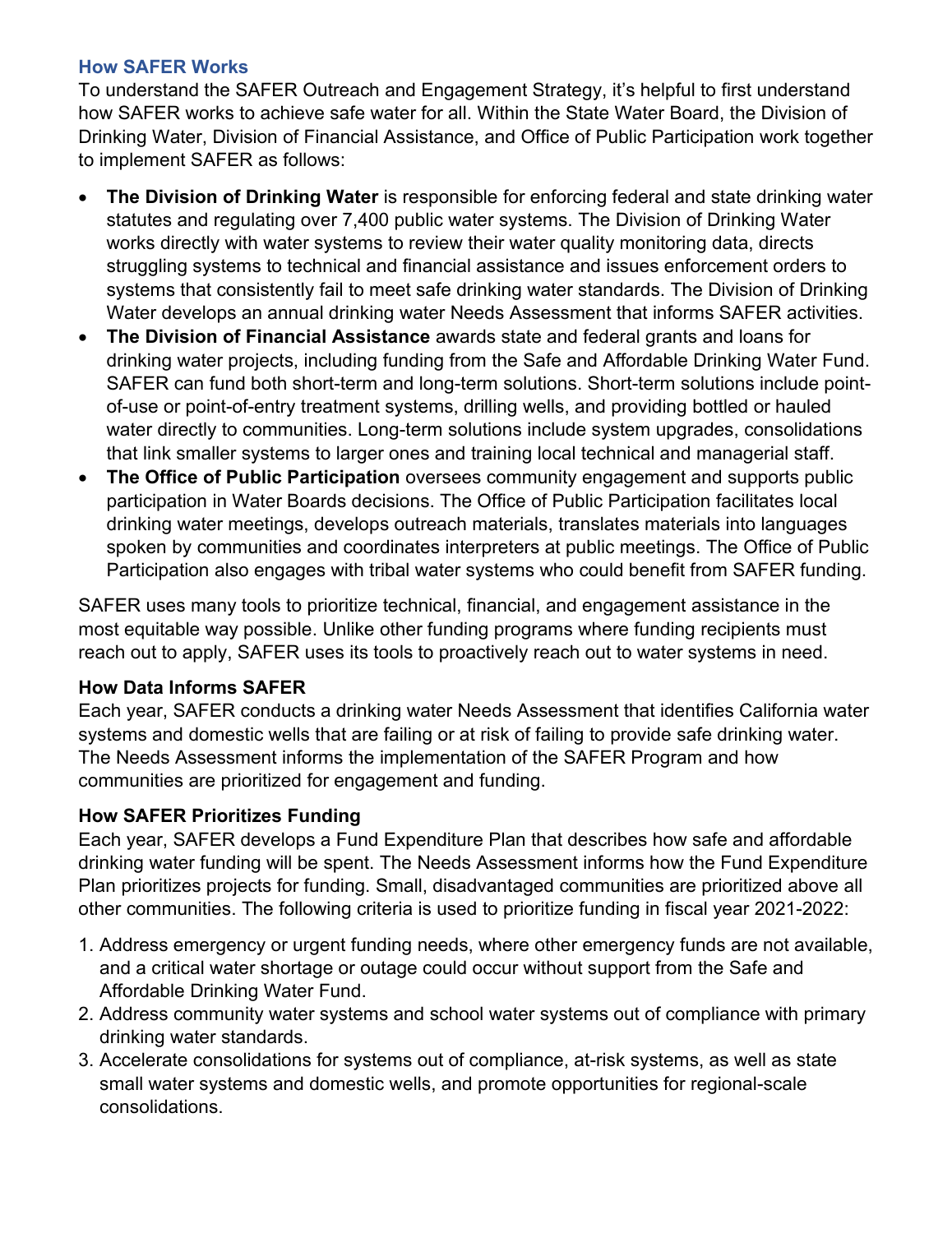- 4. Expedite planning through use of technical assistance for systems out of compliance, at-risk systems, as well as state smalls and domestic wells.
- 5. Provide interim solutions, initiate planning efforts for long-term solutions, and fund capital projects for state smalls and domestic wells with source water above a primary maximum contaminant level or at risk of running dry due to drought.
- 6. Ensure assistance is distributed in a manner consistent with the goals and direction provided in the State Water Board's Racial Equity Resolution and associated action plan.

## <span id="page-3-0"></span>**How Drinking Water Solutions Work**

- · Short-term Support: When a sustainable solution is not possible in the near term, short-term solutions such as point-of-use or point-of-entry filtration can be installed, communities can be supplied with bottled or hauled water, or the state can fund emergency repairs until a longterm solution is feasible.
- Technical Assistance: Communities with drinking water challenges may need help finding solutions and accessing funding. Technical Assistance Providers support communities with project planning, assessment, financing and more.
- · Consolidation: Consolidation is the process of joining two or more water systems together. This process can happen voluntarily, or the State Water Board can require a larger system to absorb a failing smaller system. When the State Water Board requires consolidation, SAFER sends a letter to the water system and its customers and hosts a public meeting to discuss the plans for mandatory consolidation.
- Regionalization: Regionalization is consolidation on a larger scale, where several water systems work together to form a combined system, or several systems are absorbed into a large system. Regionalization takes place through several public meetings and requires the collaboration of water systems, domestic well owners, community members, communitybased organizations, local elected leaders and regional water management efforts.
- · Administrator: When a water system has consistently failed to provide safe drinking water, the State Water Board can appoint an administrator to temporarily take control of the system. Before appointing an administrator, SAFER sends a notice to the water system and its customers and holds public meetings to discuss the process and listen to public comments. The appointed administrator develops and implements a Community Accountability and Engagement Plan and holds public meetings.

These solutions are complex and can take many years to complete. Their success hinges on partnerships between SAFER staff, water systems and their customers, local and state agencies, and local partners.

#### <span id="page-3-1"></span>**How SAFER Engages Water Systems**

SAFER staff regularly review water quality monitoring reports for local water systems. When drinking water problems occur, SAFER staff coordinate with the water system to determine what happened, identify potential solutions, and works with the water system to get back on track to providing safe water. SAFER staff meet regularly to discuss what is being done for systems that are currently failing or at-risk of failing to provide safe drinking water to determine what types of community outreach and engagement are needed.

## **How SAFER Prioritizes Engagement**

SAFER staff prioritize regions and communities in need of outreach, engagement and technical assistance when the following occurs: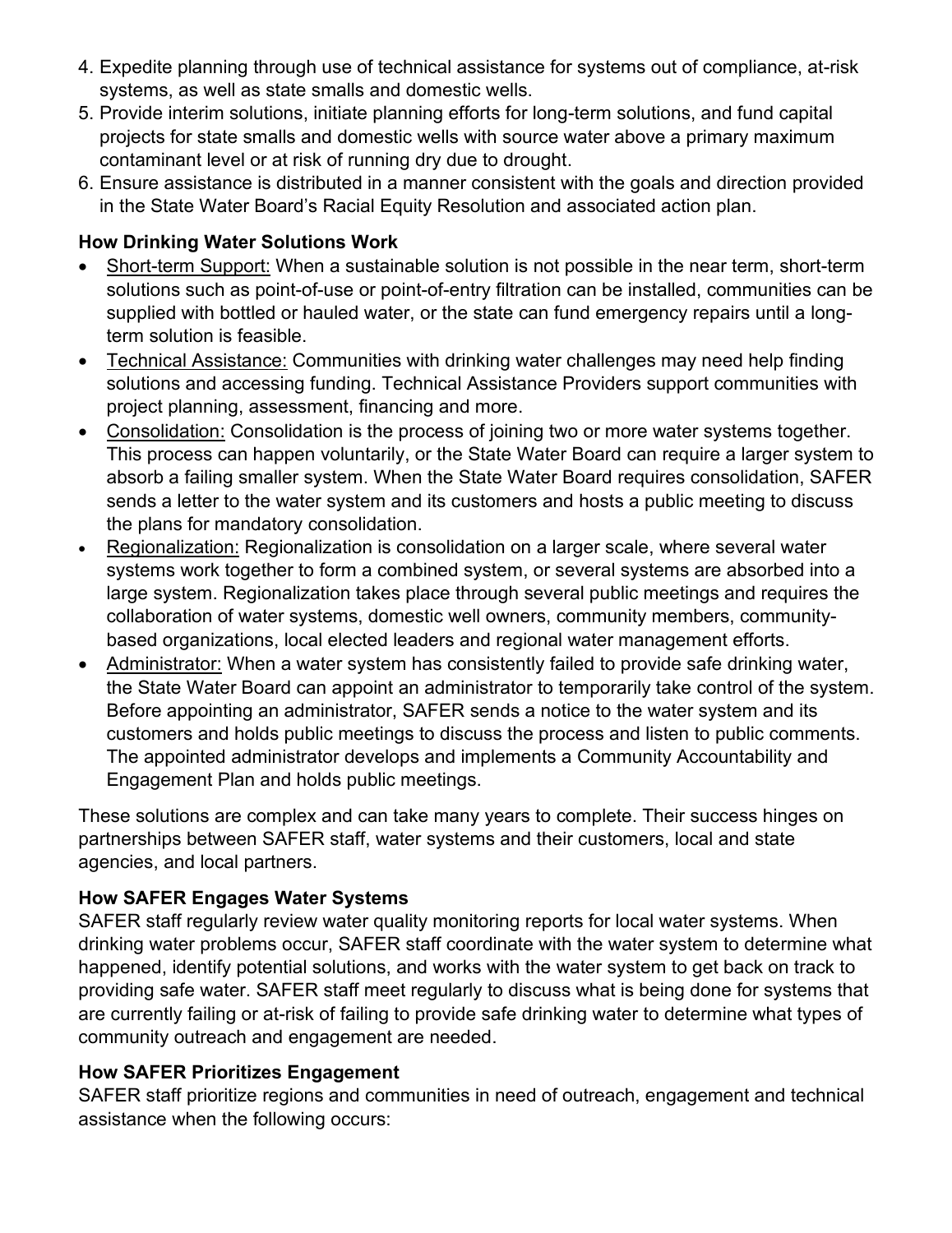- State Water Board mandates a consolidation
- State Water Board appoints an administrator
- · A regionalization process begins, and the area meets several of the following criteria:
	- o High number of domestic wells dependent on contaminated aquifers
	- o Multiple small water systems
	- o One or more systems are currently failing or at risk of failing to provide safe water
	- o Serves disadvantaged communities
	- o Serves predominantly Black, Indigenous, or communities of color
- · A water system meets most the following criteria:
	- o Exceeds maximum contaminant levels for primary contaminants
	- o Has been out of compliance for over three years
	- o High vulnerability score from CalEnviroScreen
	- o Less than 1,000 service connections
	- o Serves disadvantaged communities
	- o Serves predominantly Black, Indigenous, or communities of color

#### <span id="page-4-0"></span>**OUTREACH AND ENGAGEMENT STRATEGY**

To advance justice and address challenges to meaningful engagement, SAFER will partner with and fund community experts to conduct local outreach and engagement activities that achieve the following outcomes:

- · Increase early community engagement with SAFER and ensure community buy-in
- · Keep local drinking water projects on track
- · Identify potential issues, risks or delays
- · Build local community capacity
- · Create a path toward equitable and resilient water governance

#### <span id="page-4-1"></span>**Who's Involved**

The strategy involves three types of Outreach and Engagement Partners:

- · **Funding Partners** enter into funding agreements with the State Water Board and fund Community Partners for outreach and engagement activities. Funding Partners are liaisons between the State Water Board and Community Partners that help address barriers to funding for outreach.
- · **Community Partners** receive funding from Funding Partners for outreach and engagement activities in communities with drinking water challenges. Community Partners foster inclusive cultures and are experts in grassroots organizing, community education, outreach and engagement, and community capacity building.
- · **Technical Assistance Providers** have funding agreements with the State Water Board to provide administrative, technical, operational, legal, managerial, and/or community engagement support to failing water systems. Technical Assistance Providers oversee the subcontracting and management of various types of assistance for communities and assist water systems who may not have the technical capacity to address drinking water challenges on their own.

More information is in the Details on Outreach and Engagement Partners section below.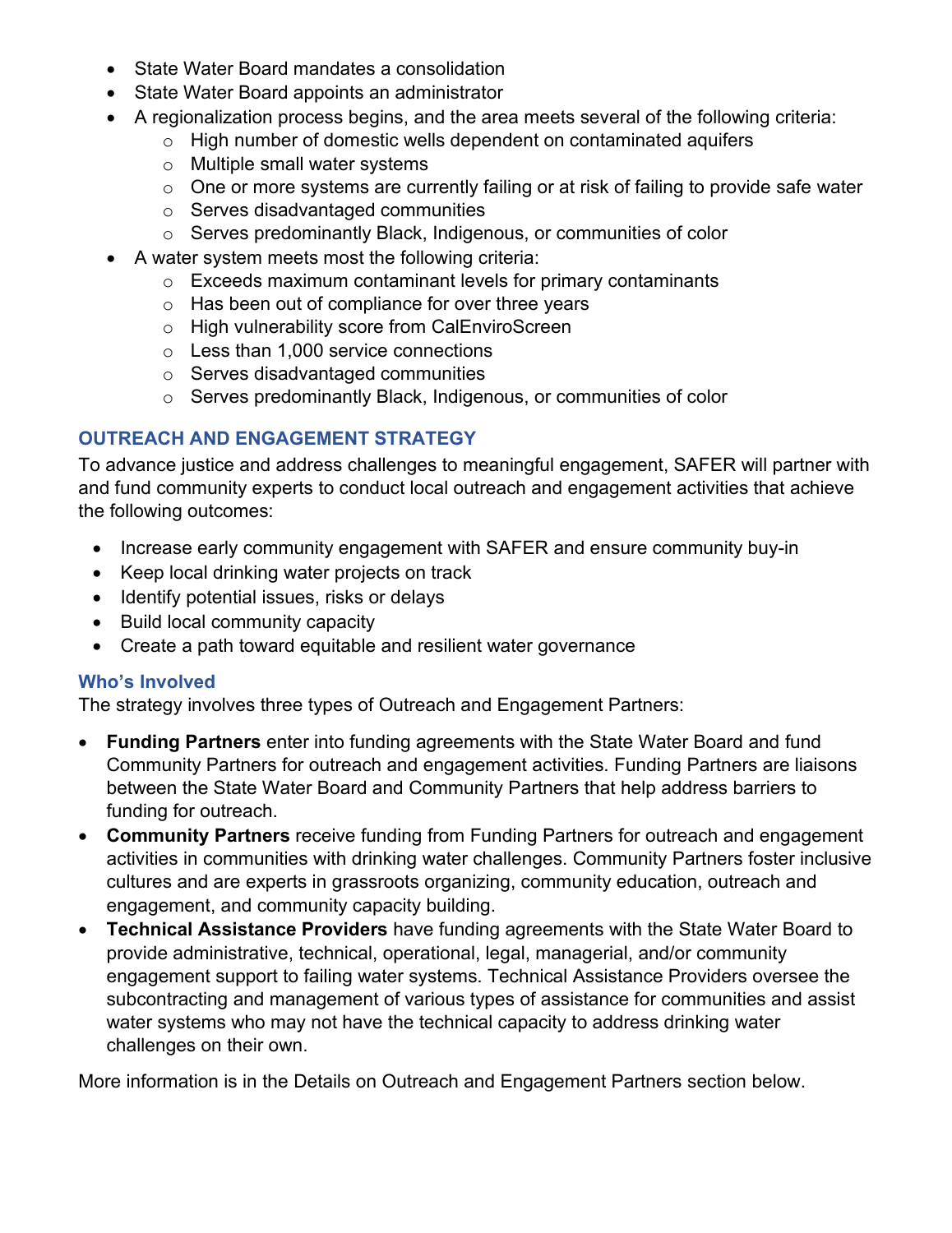## <span id="page-5-0"></span>**How it works**

- **1. Prioritize Water Systems:** In 2022, SAFER staff will prioritize water systems in need of community engagement and technical assistance at one time. These priority systems will receive targeted engagement assistance from Community Partners. In future years, systems in need of assistance will be identified on an ongoing basis.
- **2. Select Funding Partners and Community Partners:** SAFER staff will select Funding Partners through a request for qualifications process. Funding Partners will work with the SAFER staff to identify, prepare and assign Community Partners to priority water systems.
- **3. Planning:** For each priority community, SAFER staff and assigned Community Partner and Technical Assistance Provider will hold a kick-off meeting to discuss the community's drinking water challenges and begin planning an engagement approach. After the kick-off meeting, the Community Partner will develop a community profile and engagement plan.
- **4. Implementation:** Community Partners will implement engagement plans in collaboration with SAFER staff. Technical Assistance Providers will help communities plan, fund, and implement drinking water solutions. Funding Partners will fund Community Partners for engagement work and coordinate with the SAFER staff. Community Partners, Technical Assistance Providers and Funding Partners will submit progress reports and participate in quarterly and annual meetings with SAFER staff.
- **5. Closeout:** Funding Partners, Community Partners, and Technical Assistance Providers will present successes and lessons learned at the end of each project. SAFER staff will share project highlights with the public.

## <span id="page-5-1"></span>**2022-2023 Anticipated Timeline**

| <b>Early 2022</b> |  |  | <b>Prioritize Water Systems</b> |  |  |
|-------------------|--|--|---------------------------------|--|--|
|                   |  |  |                                 |  |  |

- Solicit Funding Partners (request for qualifications- ongoing)
- Public Workshop for prospective Funding Partners
- Solicit Technical Assistance Providers (request for qualifications- ongoing)
- · Public Workshop for prospective Technical Assistance Providers

- **Mid 2022** · Select Funding Partners
- Late 2022 Finalize scopes of work and funding agreements with Funding Partners
	- · Develop Community Partner agreement templates
- **Early 2023** Identify, prepare and assign Community Partners to priority communities

**2023 and on** · Outreach and Engagement Partners plan and implement activities.

## <span id="page-5-2"></span>**DETAILS ON OUTREACH AND ENGAGEMENT PARTNERS**

All SAFER Outreach and Engagement Partners (1) commit to upholding values of equity, inclusion, cultural awareness, humility, and anti-racism; (2) have experience working with communities with unsafe water; multilingual communities; Black, Indigenous, and communities of color; or under-resourced communities; and (3) are expected to follow through on all contract responsibilities such as monitoring and reporting progress and coordinating with SAFER staff.

## <span id="page-5-3"></span>**Funding Partners**

Funding Partners coordinate with and fund Community Partners outreach and engagement activities. Funding partners receive their funding from three-year master funding agreements with the State Water Board. These master funding agreements are part of the State Water Board's Technical Assistance funding, so Funding Partners are required to meet the eligibility guidelines for Technical Assistance Providers described in Appendix C of the Safe and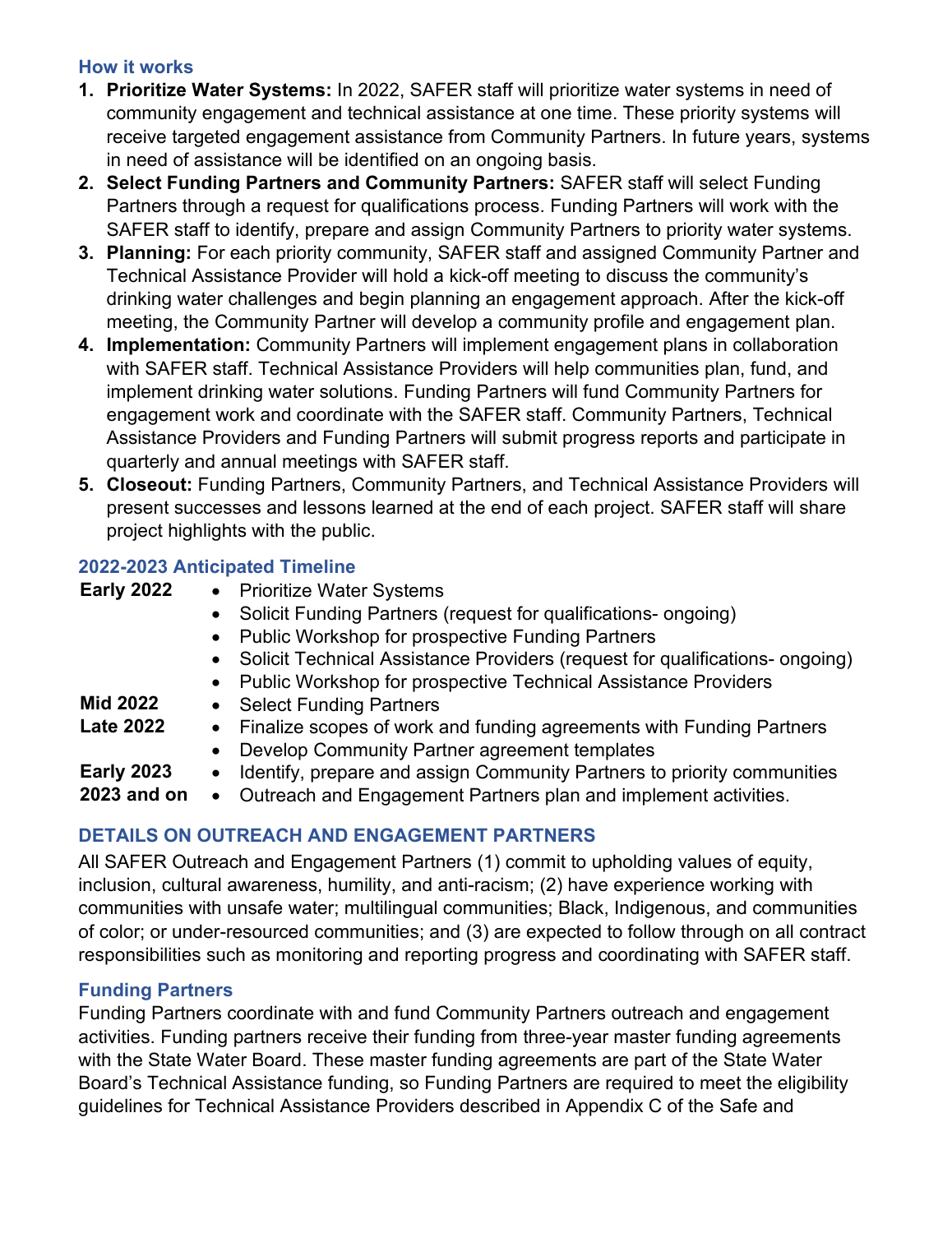Affordable Drinking Water Fund Policy. Funding Partners are considered a specific type of Technical Assistance Provider.

## **Essential Skills:**

- · Experience managing and tracking a large number of subcontracts.
- · Able to liaise between local grassroots organizations and government agencies.
- · Able to work with Community Partners to track and report on metrics and progress.

## **Sample Responsibilities:**

- Enter into a Funding Agreement with the State Water Board.
- · Monitor budget and submit quarterly reports to SAFER staff.
- · Manage subcontracts for Community Partners.
- · Liaise between SAFER staff and Community Partners.
- · Monitor and coordinate Community Partner progress and deliverables.
- · Maintain regular communication, relationships, and support for Community Partners.
- · Alert Water Boards staff of concerns or drinking water issues.

## <span id="page-6-0"></span>**Community Partners**

SAFER staff select Community Partners to implement outreach and engagement activities where there are drinking water challenges. Community Partners can be any type of group or organization and do not have to be a 501c3 nonprofit. This means informal neighborhood groups and grassroots organizations can become Community Partners. Community Partners may work with one specific community or several communities within a region. Community Partners with experience in a specific community will be prioritized for that community. Community Partners enter into contracts with Funding Partners to receive payment for outreach and engagement work.

## **Essential Skills:**

- · Willing to learn and receive training about engaging communities on water issues.
- · Able to develop and implement effective and equitable engagement strategies.
- · Able to develop multilingual and culturally relevant outreach and engagement materials.
- · Able to plan and facilitate multi-stakeholder meetings focused on sensitive topics.

## **Sample Responsibilities:**

- · Participate in kick-off meetings and meet with SAFER staff quarterly to discuss progress.
- · Develop and implement multilingual and culturally relevant community engagement plans.
- · Coordinate professional language interpretation and translation services.
- · Provide written updates to SAFER staff on a quarterly basis or more frequently if needed.
- · Compile and share deliverables (meeting materials, stakeholder lists, etc.) quarterly.

## <span id="page-6-1"></span>**Technical Assistance Providers**

The Division of Financial Assistance selects Technical Assistance Providers to help failing water systems with administrative, technical, operational, legal, or managerial services. Individuals or organizations can apply to join a pool of qualified Technical Assistance Providers that are eligible to enter into a funding agreement with the State Water Board. Technical Assistance providers may also be assigned Community Partner responsibilities, if appropriate.

## **Essential Skills:**